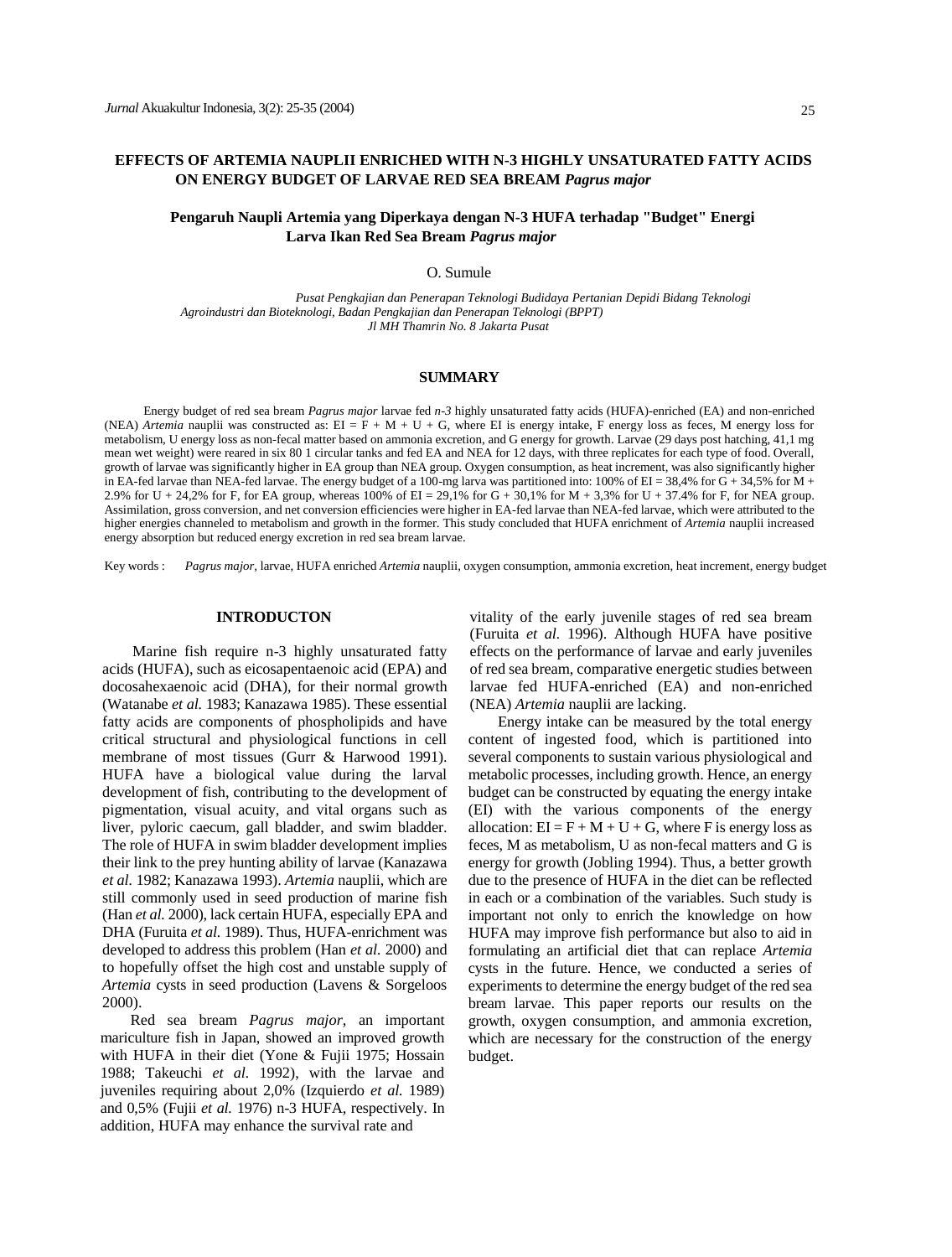### **MATERIALS AND METHODS**

## **Preparations of** *Artemia Nauplii*

Cysts of *Artemia* from Great Salt Lake (Aquafauna, Biomarine Co., USA) were purchased from a commercial supplier and used for the experiment. The methods of hatching and enrichment by Aquaran (Takeda Kagaku Shiryo Co., Ltd., Japan) of *Artemia* are reported in Sumule *et al.* (in press).

### **Culture of Red Sea Bream Larvae**

Red sea bream eggs, obtained from the Tarumizu Mariculture Center, Kagoshima Prefecture Fisheries Experimental Station, Japan, were hatched at the laboratory of the Faculty of Fisheries, Kagoshima University. The hatched larvae were maintained by feeding non-enriched rotifers and *Artemia* nauplii, along with a microdiet (Type Al, size 250 *\xm,* Kyowa Hakko Kogyo Co., Japan) until 22 days post hatching (dph). At 23 dph, larvae were fed only NEA for one week, after which a total of 1200 larvae were placed in six 80 1 circular tanks (200 larvae/tank, 3 tanks for each EA and NEA treatment, respectively) arranged into two re-circulating systems (3 tanks/system). Except for the temperature  $(25\pm0.2^{\circ}\text{C}$  in the present study), the experimental conditions of the system are the same as in the previous study (Sumule *et al.* in press). Dead *Artemia* nauplii and fish larvae in each larval-rearing tank (LR tank) were siphoned out twice daily (morning and evening). Larvae were fed 5-10 times daily with *Artemia* nauplii, at densities 10-15 nauplii/ml of tank water for 12 days feeding trial.

Initial wet weight of larvae was determined after rinsing 50 larvae (in 3 replicates) with freshwater to remove the adhering salts and quickly drying them with an absorbent tissue (Kimtowels, Kimberly Clark Co., Japan), whereas final wet weight was measured individually after the feeding trial for each LR tank. Larvae where then freeze-dried to a constant weight to determine the dry weight. The dried samples were finally used for proximate analysis, constituting triplicate samples for each dietary treatment. During the rearing trial, experiments for feed intake determination,  $0<sub>2</sub>$  consumption, and ammonia excretion were also conducted using larvae that were randomly selected from the LR tanks. Larvae used in the latter experiments were included with the total-surviving larvae in the rearing trials for the calculation of survival rate.

## **Determination of Feed Intake (FI)**

*FI* per larva was determined by the amount of *Artemia* nauplii consumed. Two larvae were randomly selected from each LR tank and starved for 6 h in 2 1 glass beaker, half-filled with filtered seawater and

provided with moderate aeration. Water conditions in the beaker were maintained similar to those of the LR tanks. Starved larvae from the beaker were then individually transferred into small bowls, each containing 100 ml seawater filtered by 0,45 u.m filter, and where supplied a known amount *of Artemia* nauplii (1.250 naupHi/bowl). Nauplii density in the bowls was monitored; every 10 min and nauplii were added, if necessary, to maintain the nauplii density similar to that of the LR tank, ranging 10-15 nauplii/ml of seawater. The bowls were placed in a water bath equipped with thermostat to equalize the water temperatures of bowls and LR tanks. The rearing water was aerated gently. After 2 h, larvae were removed, rinsed in freshwater, and weighed individually. The amount of nauplii consumed by the larvae was the difference between the total nauplii supplied and those that remained in the bowl after 2 h. This measurement was conducted from day-3 to day-12, with 2-3 measurements daily. A total of 29 larvae (72,0-282,8 mg) and 23 larvae (78,0-282 mg) for EA and NEA, respectively, were used in the *EI*  measurements. Data were expressed in hourly basis and the nauplii consumption was plotted against the larval weight.

## **Measurements of Oxygen Consumption and Ammonia Excretion**

Larvae were randomly obtained from the LR tanks and starved, as in the FI method. After a 6-h starvation, larvae in the beaker were fed *Artemia* nauplii (EA or NEA) at densities similar to that of the LR tanks. About 30 min after feeding, a satiated larva was placed in a respiration chamber filled with 7-mL seawater, fully aerated, UV-irradiated, and filtered as above. The respiration chamber was connected to an oxygen meter (Model 781, Strathkelvin Instrument, Germany). Water temperature in the respiration chamber was kept similar to that of the LR tanks. Larvae were acclimated to the chamber for 10 min before measurements, because pre-experimental observations revealed that, at such duration, the larvae in the chamber and the LR tank showed similar movement patterns. Thereafter, water in the chamber was carefully renewed with the same filtered and aerated seawater using a small pipette.  $0<sub>2</sub>$ concentration in the water chamber was recorded 15 min after the placement of larva and the depletion of  $0<sub>2</sub>$  was calculated as the  $0<sub>2</sub>$  consumption of larvae for 15 min. Such measurement was conducted 3 times per larva and the  $0<sub>2</sub>$  depletion was averaged among them. At the end of each O? measurement, 5 ml of seawater was collected from the respiration chamber for the determination of ammonia content. Ammonia excretion (U) was calculated as the difference between the ammonia concentration of the water with and without larvae. The  $0_2$  measurements above are defined as post-prandial  $0_2$ consumption (PO). Similar procedures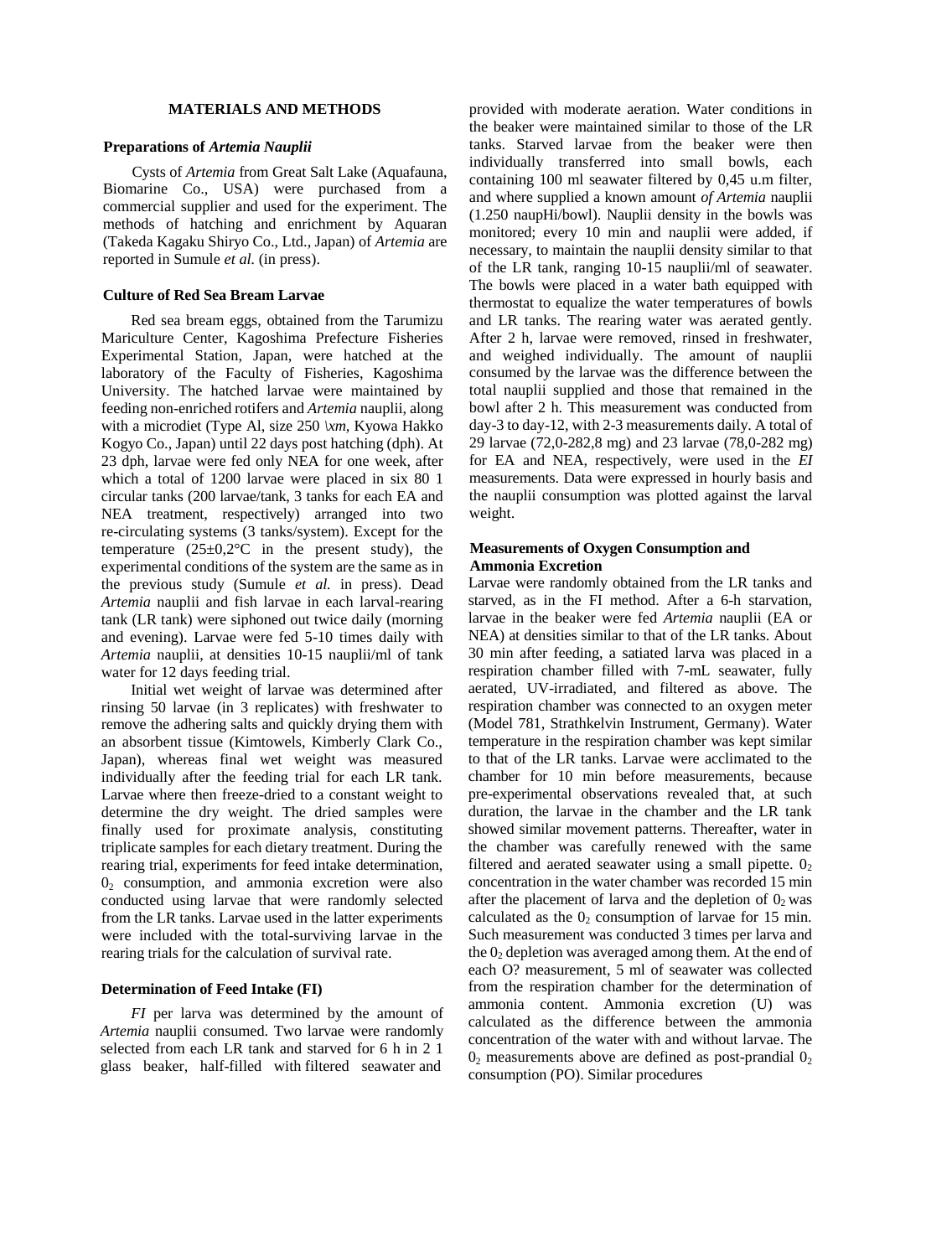were conducted to determine the O2 consumption of larvae that were starved for about 6 h, which is defined as routine  $0_2$  consumption (RO). Values were converted to hourly basis and plotted against the wet weight of larvae. Heat increment (HI) of the larvae was defined as the difference between PO and RO. Total larvae used in the trials were 10 (51,4-180,2 mg) and 10 (44,7-157,5 mg) (EA-fed and NEA-fed, respectively) for RO, whereas 10 (46,8-164,1 mg) and 9 (47,3-157,5 mg) for PO. Oxygen consumption and ammonia excretion were measured once or twice daily from day-3 to day-12.

#### **Calculations of Energy Budget and Efficiencies**

Energy budget was constructed as:  $EI = F + M + U +$ G, where EI is energy intake, F energy loss as feces, M energy loss for metabolism, U energy loss as non-fecal matter based on ammonia excretion, and G energy for growth. M is sub-divided into energy for routine (Mr) and active (Ma) metabolisms, and for heat increment (HI). Mr was obtained from  $O_2$  consumption of starved larvae. For Ma, we used the equation  $Ma = 2Mr$  based on the empirical data for the striped bass *Morone saxatilis*  larvae (Meng 1993). The empirical constant (2) was also close to the average of values obtained for several fish larvae and early juveniles, as reviewed in Rombough (1988). Variables M  $(\mu g 0_2)$  and U  $(\mu g NH_4-N)$  were each plotted against the wet weight (W) of larvae following a power function  $Y = aW^b$ , where Y is the observed variable. EI was expressed as a size-specific unit *(Artemia*  nauplii consumed/mg wet weight of larvae) following the equation  $Y/W = aW^{b-1}$  Coefficients a and b were estimated by a logarithmic transformation of the raw data: Log  $Y = Log(a) + b Log(W)$  or, for EI, Log  $(Y/W)$  $=$  Log (a) + (b-1) Log (W). The constants 19,37x10<sup>-3</sup> J/ul  $0_2$  (Brett & Groves 1979) and 24,85x10<sup>-3</sup> J/jxg NH<sub>4</sub>-N (Elliot & Davison 1975) were used as conversion factors for the calculations of  $0<sub>2</sub>$  consumption and ammonia excretion, respectively. Energy contents of the whole body of *Artemia* nauplii and red sea bream larvae were used as conversion factors for calculating the EI and G, respectively.

For comparison, calculations of energy budget in this study was on hourly basis of larval size 100 mg wet weight, since all variable measurements included that size, thus eliminating any need for data extrapolations. Finally, F was obtained as EI minus the summation of M, U and G, which is equal to energy absorption (A). Gross conversion efficiency  $(KI = G/EI)$ , net conversion efficiency ( $K2 = G/A$ ) and assimilation efficiency ( $AE =$ A/EI) were calculated based on Koshio(1985).

#### **Chemical Analysis**

Crude protein and lipid contents of samples were determined by Kjeldhal method & Bligh & Dyer (1959) method, respectively. Energy values were determined using a bomb calorimeter (OSK 150, Ogawa Sampling Co, Ltd., Japan) and the ammonia content based on Strickland & Parsons (1979). The fatty acid composition was analyzed as in previous studies (Teshima *et al.* 1976; Teshima *et al.* 1988).

#### **Statistical Analysis**

Performances of fish larvae after feeding trials with *Artemia* nauplii (EA and NEA) were compared by one-way analysis of variance (Package super-ANOVA, Abacus Concepts, Berkeley, California, USA). Regression lines of all variables *(Artemia* consumed, oxygen consumption and ammonia excretion) againt the wet weight of larvae were fitted using Cricket Graph (Cricket Software, Version 1.3.2, USA). Differences in intercepts and slopes were statistically evaluated by Student's *t* Test (Steel & Torrie 1980), whereas differences in means by LSD Test at 0.05 significance level.

#### **RESULTS**

#### *Artemia* **Nauplii**

Proximate compositions, size, and fatty acid profiles of EA and NEA are compared in Table 1. Mean dry weight of EA was significantly higher than that of NEA. Enrichment significantly increased the total lipid content of nauplii from 20 to 25% in dry matter, whereas the protein content was similar. Gross energy content of EA was also higher although statistical difference was not detected. HUFA levels, *i.e* EPA and DHA, were markedly increased by the enrichment.

#### **Feeding Trial**

Survival rates of larvae were high in both groups, but no significant difference was detected between the groups. Mean wet body weight of larvae after 12 days of feeding trial was higher in EA group than those in NEA group (Table 2). Larvae fed EA contained slightly higher crude lipids than those fed NEA, although statistical difference was not detected. On the other hand, crude protein of larval whole body was significantly lower in EA group than in NEA group. EPA and DHA contents of larval whole body were higher in EA group than in NEA group, thus reflecting the fatty acid composition of the ingested food (Table 1).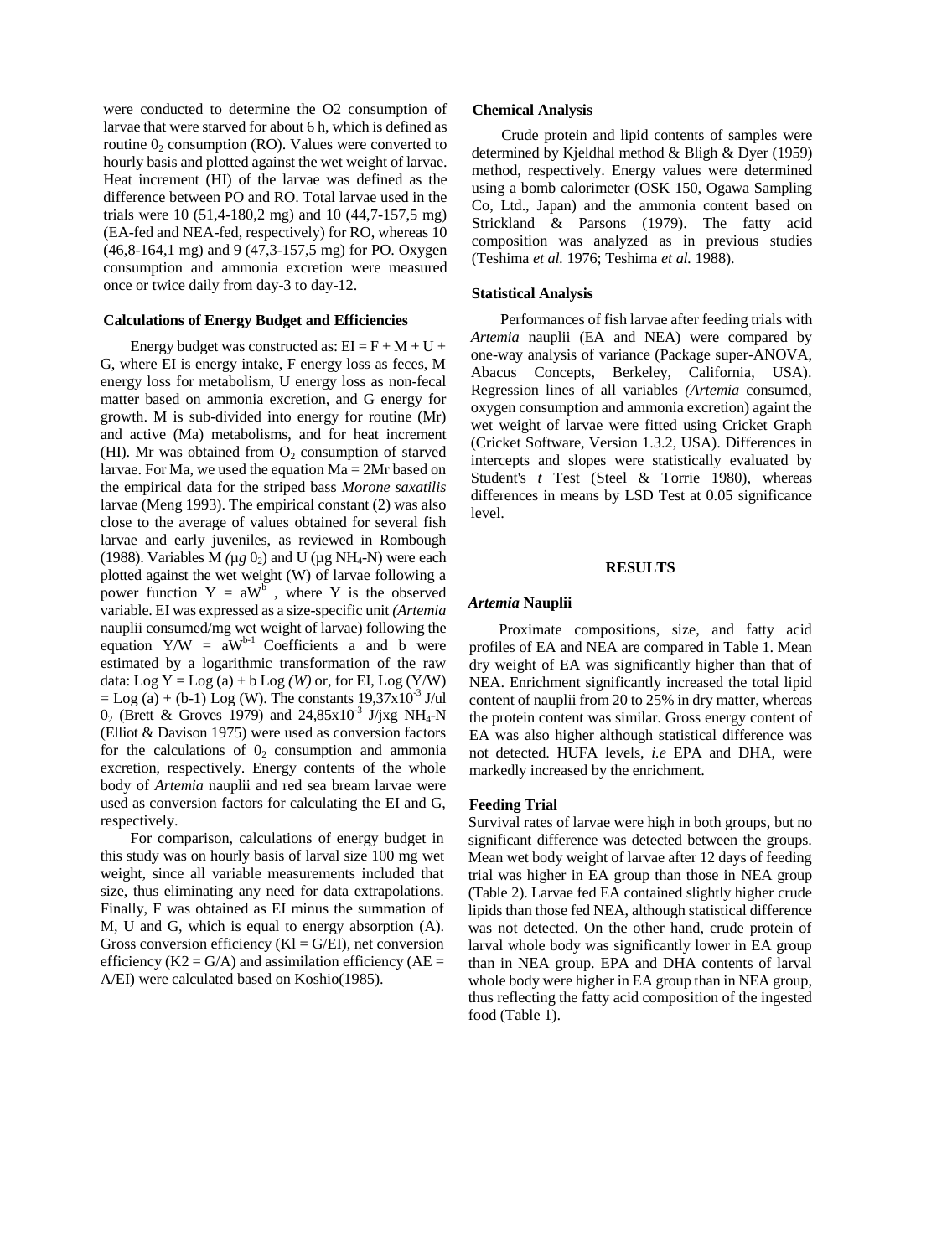| Weight/Composition        | EA              | NEA               |
|---------------------------|-----------------|-------------------|
| Weight (dry, µg/ nauplii) | $3,12 + 0,01^3$ | $2,76 \pm 0,04$ b |
| Crude protein (%)         | $51,1 \pm 0,0$  | $52,2 \pm 0,1$    |
| Energy (kJ/g)             | $23,9+1,1$      | $21,3+0,4$        |
| Energy (J/nauplii)        | 0,073           | 0,064             |
| Lipid (%)                 | $24,9+0,2a$     | $20,0+0,9$ b      |
| Fatty acid1'.             |                 |                   |
| 14:0                      | 1,5             | 1,5               |
| 15:0                      | 0, 5            | 0, 5              |
| 16:0                      | 19,9            | 20,5              |
| 16:1                      | 6,8             | 7,2               |
| $16:2 + 17:0$             | 1,6             | 1,5               |
| $17:1 + 16:4n-3$          | 0,8             | 1,6               |
| 18:0                      | 8,3             | 7,0               |
| 18:1                      | 43,4            | 45,4              |
| $18:2n-6$                 | 7,6             | 10,9              |
| $18:3n-3$                 | 35,7            | 55,9              |
| $18:4n-3$                 | 4,7             | 8,3               |
| 20:1                      | 4,3             | 0,9               |
| $20:3n-3 + 20:4n-6$       | 2,8             | 2,3               |
| $20:4n-3$                 | 0,7             | 1,0               |
| $20:5n-3$                 | 5,4             | 3,6               |
| 22:1                      | 3,5             | ND <sup>2</sup>   |
| $22:5n-3$                 | 1,6             | ND <sup>2</sup>   |
| $22:6n-3$                 | 3,2             | ND <sup>2</sup>   |

Table 1. Weight and proximate composition (mean ± SE) of HUFA-enriched (EA) and non-enriched (NEA) Artemia nauplii fed to red sea bream (Pagrus major)larvae. Mean values in each line with different letters are significantly different  $(D < 0.05)$ 

'averaged from duplicate of pooled sample (mg/g dry weight sample) <sup>2</sup>not detected

## **Food Intake (FI) and Energy Intake (EI)**

FI (nauplii/mg larva/h) and, therefore, EI (J/mg larva/h) of larvae fed EA and NEA decreased as larval size increased following the equations (Fig. I) : EA-fed larvae

 $FI = 39.97 W^{-0.6797} (R^2 = 0.93, n = 29)$ EI=2.80 W<sup>-0.7136</sup>  $(R^2 = 0.86, n = 29)$ NEA-fed larvae : FI =40.79 W<sup>-0.7240</sup> ( $R^2 = 0.88$ , n = 23)  $EI = 2.27W^{0.6702}$  $(R<sup>2</sup> = 0.92, n = 23)$ 

Regression lines of variables between groups were not significantly different in intercept *(a)* and slope *(b).*

### **Oxygen Consumption and Ammonia Excretion**

Both PO and RO (ul  $0<sub>2</sub>/larva/h$ ) increased exponentially with body weight. Power function relationships are as follows :

 $\cdot$ 

EA-fed larvae : PO = 1.75 W0.8969 (R<sup>2</sup> = 0.76, n = 10) RO = 1.13 W0.8863 (R<sup>2</sup> = 0.85, n = 10)

NEA-fed larvae :

 $PO=1.37W^{0.8802}$   $(R^2 = 0.89, n = 9)$  $RO = 1.06 W^{0.8955} (R^2 = 0.95, n = 10)$ 

Regression lines of PO and RO against larval weight for the EA (Fig. 2) and NEA (Fig. 3.11) groups were not statistically different in slope, thus agreeing well to the expected constancy of larval heat increments (HI), regardless of size.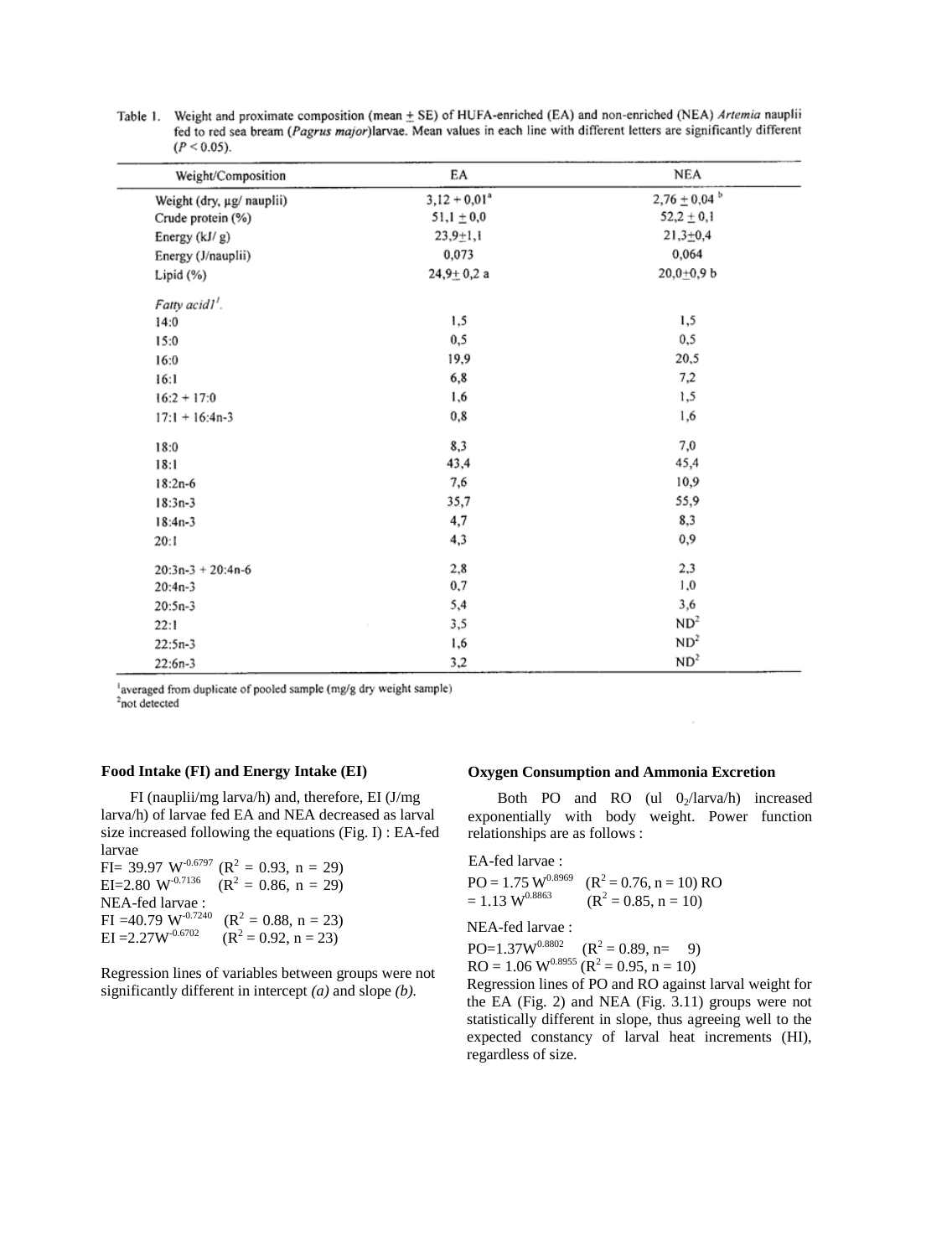| Content                                | EA                            | <b>NEA</b>                    |
|----------------------------------------|-------------------------------|-------------------------------|
| <b>Initial</b>                         |                               |                               |
| Wet weight (mg)                        | $41,1 \pm 5,4$                | $41.1 + 5.4$                  |
| Moisture                               | $83,3+0,1$<br>$\sim$          | $83.3 + 0.1$                  |
| Crude protein                          | $63,4+0,7$                    | $63.4 + 0.7$                  |
| Crude lipid                            | $9.9 + 0.5$                   | $9.9 + 0.5$                   |
| Final (after 12 days of feeding trial) |                               |                               |
| Wet weight (mg)                        | $313,3 \pm 18,7$ <sup>*</sup> | $246.6 \pm 21.7$ <sup>b</sup> |
| SGR <sup>1</sup>                       | 16.9                          | 14.9                          |
| Survival rate                          | 90.3                          | 90                            |
| Crude moisture                         | $79.9 + 0.5$                  | $81,1 \pm 0.4$                |
| Crude protein                          | $64.8 + 0.1$ <sup>*</sup>     | $71,6+4,6$ <sup>b</sup>       |
| Crude lipid                            | $18.7 + 0.6$                  | $17,5 \pm 0,1$                |
| Energy content(kJ/g)                   | $29.06 + 0.6$ <sup>*</sup>    | $23.8 \pm 0.5^b$              |
| Fatty acid <sup>2</sup>                |                               |                               |
| 14:0                                   | 0,1                           | 1,4                           |
| 15:0                                   | 0,4                           | 0, 6                          |
| 16:0                                   | 18,2                          | 19,8                          |
| 16:1                                   | 7,0                           | 7,1                           |
| $16:2 + 17:0$                          | 1,8                           | 1,7                           |
| $17:1+16:4n-3$                         | 2,1                           | 1,9                           |
| 18:0                                   | 9,4                           | 9,2                           |
| 18:1                                   | 41,6                          | 41,6                          |
| $18:2n-6$                              | 6,8                           | 6,6                           |
| $18:3n-3$                              | 20,5                          | 20,0                          |
| 20:1                                   | 1,4                           | 1,2                           |
| $20:3n-3+20:4n-6$                      | 3,5                           | 3,4                           |
| $20:4n-3$                              | 0,9                           | 0, 8                          |
| $20:5n-3$                              | 6,1                           | 3,8                           |
| $22:5n-3$                              | $^{2,2}$                      | 1,2                           |
| $22:6n-3$                              | 3,9                           | 0,1                           |

à.

Results of feeding trial and chemical composition of whole body of red sea bream Pagrus major larvae (mean  $\pm$ Table 2. SE, n=3) fed HUFA enriched (EA) and non-enriched (NEA) Artemia nauplii for 12 days. Values in each line with different letters are significantly different ( $P \le 0.05$ )



Fig. 1. Relationship between wet body weight (mg) and energy intake per unit wet weight (J/mg larva/h d) of red sea bream Pagrus major larvae fed HUFA-enriched (EA) and non-enriched (NEA) Artemia nauplii.

 $0.04 - 60$ 70 80 90 100 200 Wet body weight (mg)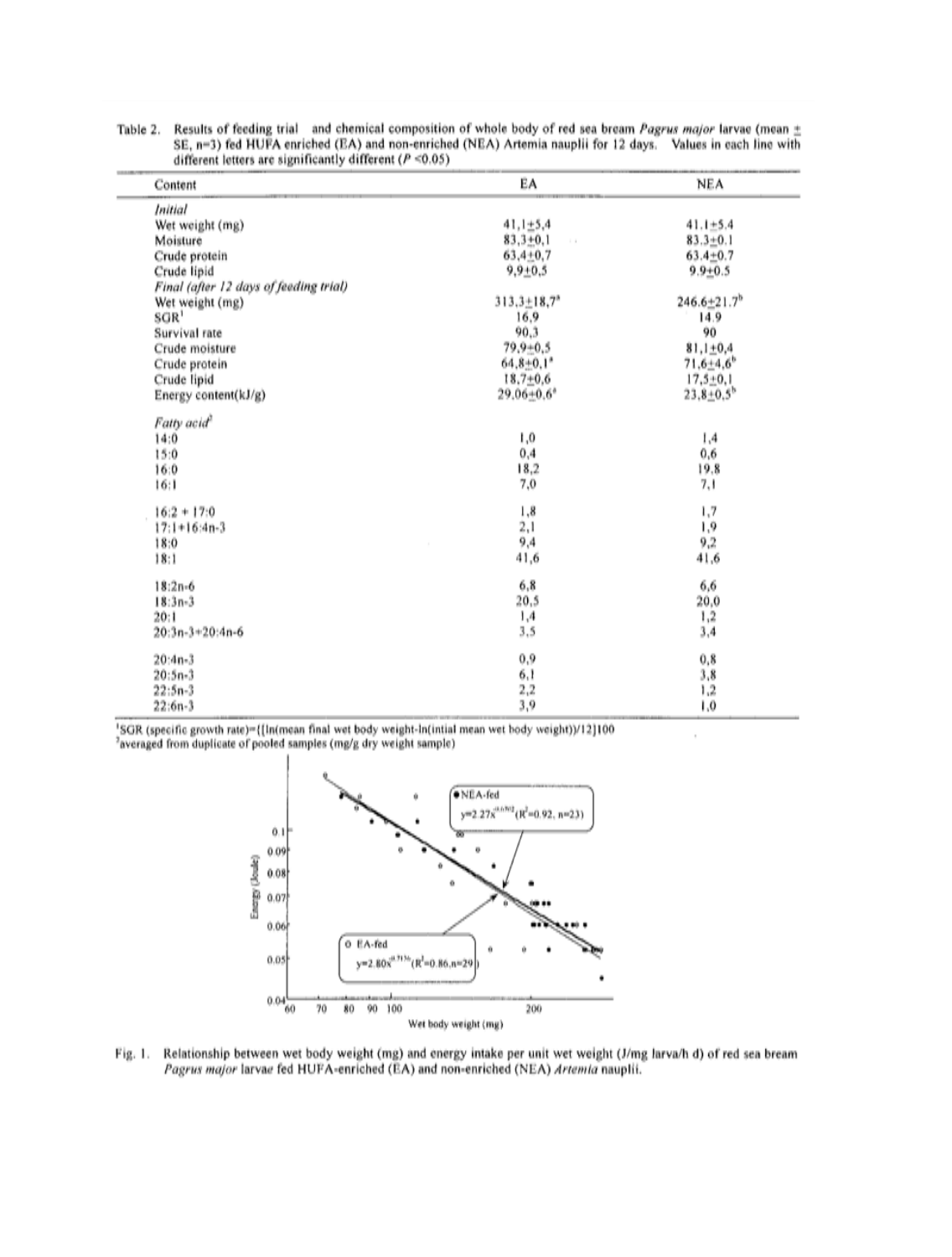

Fig. 2. Relationship between wet body weight (mg) and  $O_2$  consumption (µ1  $O_2$  /larva/h) at postprandial and routine metabolism of red sea bream Pagrus major larvae fed HUFA-enriched Artemia nauplii.



Fig. 3. Relationship between wet body weight (mg) and  $O_2$  consumption ( $\mu$ 1 O<sub>2</sub>/larva/h) at postprandial and routine metabolism of red sea bream Pagrus major larvae fed non-enriched Artemia nauplii.

The intercept of *PO* was significantly higher than that of *RO* in both groups. The *a* and *b* values of the *RO*  lines between EA and NEA groups were not statistically different, thuss indicating that the  $0<sub>2</sub>$  consumption at routine metabolism are similar in both groups (Figs. 2 and 3).

## **Ammonia Excretion**

The ammonia excretion *U* after feeding (fig NH4-N/h) exponentially increased with larval weight (Fig. 4):

EA-fed larvae :  $U = 0.53$  W<sup>0.6856</sup> ( $R^2 = 0.89$ , n = 10)

NEA-fed larvae :  $U = 0.28 W^{0.8457} (R^2 = 0.86, n = 9)$ 

Regression lines of *U* were significantly different in *a* 

and *b.* The lower *b* value in the EA group indicates that the EA-fed larvae were more effic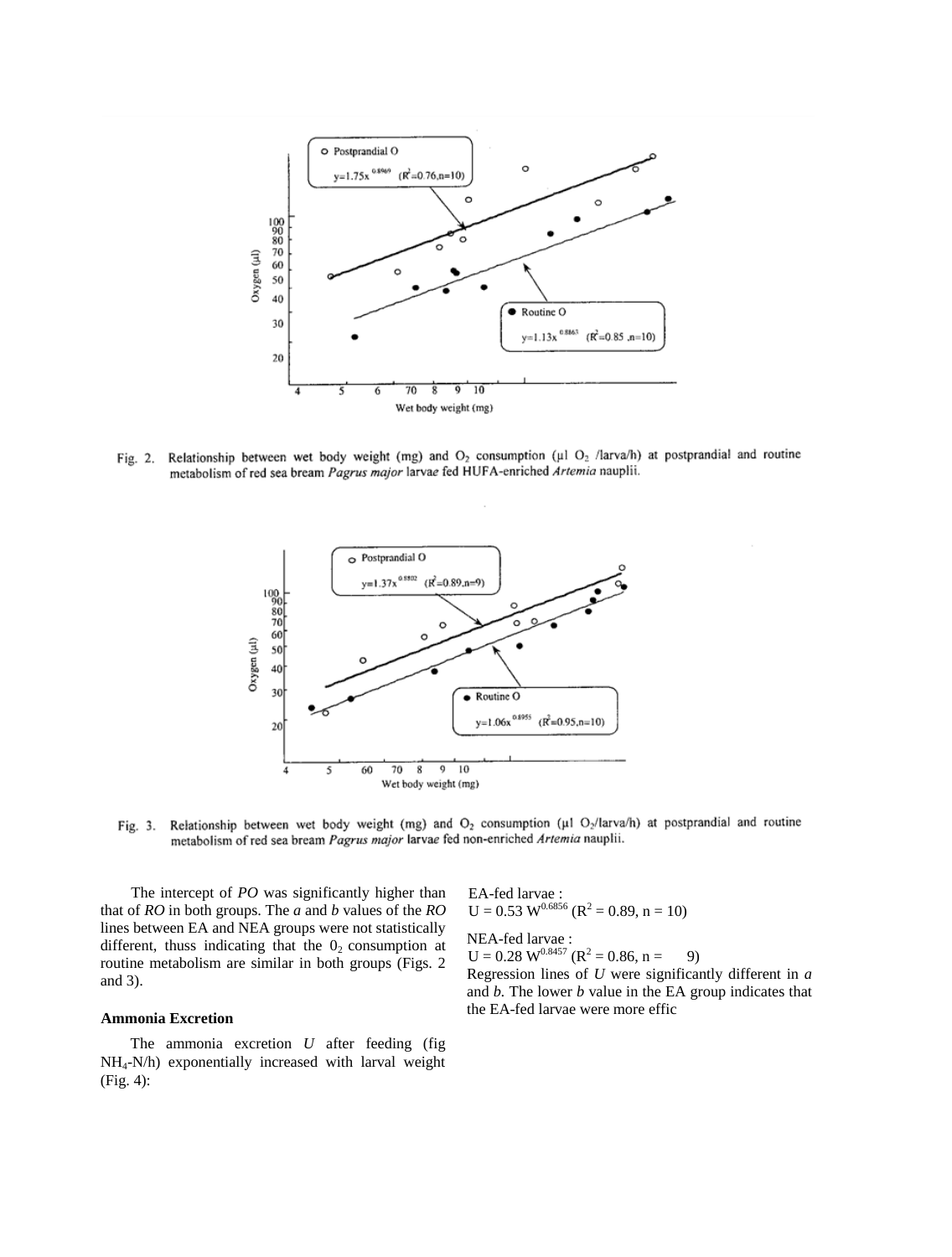

Fig. 4. Relationship between wet body weight (mg) and ammonia excretion (µg NH<sub>4</sub>-N/larva/h) of red sea bream *Pagrus* major larvae fed HUFA-enriched (EA) and non-enriched (NEA)

#### **Energy Budget and Efficiencies**

The energy budget of red sea bream larvae, calculated on an hourly basis for a 100-mg size, is summarized in Table 3. Energy consumption rates of both EA-fed and NEA-fed larvae were not statistically different. The percentage of *EI* loss as feces *(F)* and nonfecal matter *(U)* was lower in EA group than in NEA group. On the other hand, the percentage of energy intake channeled to *G* and *M* was higher in EA group than in NEA group. Larvae fed EA exhibited higher efficiencies *(AE, Kl,* and *K2)* than those fed NEA, which can be attributed to the higher energy absorption but lower energy excretion in the former larvae.

### **DISCUSSION**

This study further demonstrated that HUFA enrichment using Aquaran significantly increased the total lipid content of *Artemia* nauplii, whereas the protein content remained similar. HUFA levels, such as EPA and DHA, were markedly higher in EA than in NEA. In addition, the mean wet weight of EA was significantly higher than that of NEA. This suggests that HUFA enrichment not only supplied EPA and DHA but also increased the weight as well as the lipid and energy contents of the *Artemia* nauplii.

This study showed a higher energy allocated to growth in red sea bream larvae fed EA than NEA, and the former larvae showed higher efficiencies in utilizing their energy intake. Nauplii consumption, hence energy consumption, per unit body weight in EA-fed and NEA-fed larvae decreased exponentially as larval size increased (Fig. 1), as expected in most fish

(Jobling 1994). At present, there is a paucity of data on the food or energy intake of early stages of fish. In nature, the predicted daily ingestion rate of marine fish larvae may range from 40 to 65% of body weight (Houde & Zastrow 1993), whereas consumption rate is usually greater in wild larvae than in cultured larvae (Elridge *et al.* 1982). Lupatsch & Kissil (1998) noted that the relationship between consumption of formulated diet (gross energy content: 19 kJ/g diet) and body mass in gilthead sea bream *Spams aurata* followed the equation:  $Y = 0.017$   $W^{0.710}$  *e*  $0.0607$ , where *Y* is feed intake (g/fish/day), *W* fish weight (g), *T* temperature ( C), and *e*  the base of Naperian logarithm. Using this equation, the amount of feed consumed by 0,1-g gilthead sea bream is about 18,9 mg dry weight, which is higher compared to our findings for the red sea bream (10,24 mg for EA group and 10,11 mg for NEA group) of the same size and temperature. This difference may be caused by the difference in the energy content of the food, *i.e.* the *Artemia* nauplii in this study contained energy that was about 1,6 fold higher than the formulated diet of Lupatsch & Kissil (1998). In addition, Sumule *et al.* (in press) estimated that the daily feed intake of a 30-dph Japanese flounder larvae was about 24,5%/BW/d and 18,1%/BW/d for EA and NEA, respectively. Such values were slightly higher than those found for the red sea bream larvae (19%/BW/d for EA-fed larvae and 16,5%/BW/d for NEA-fed larvae) in the present study. Differences in food consumption have been attributed to various factors, such as the species and life stage of fish, quality of diet, and environmental factors, espeacially temperature. Nauplii consumption of larvae in the EA group was slightly lower than in the NEA group, but the similarity in the energy intakes between groups may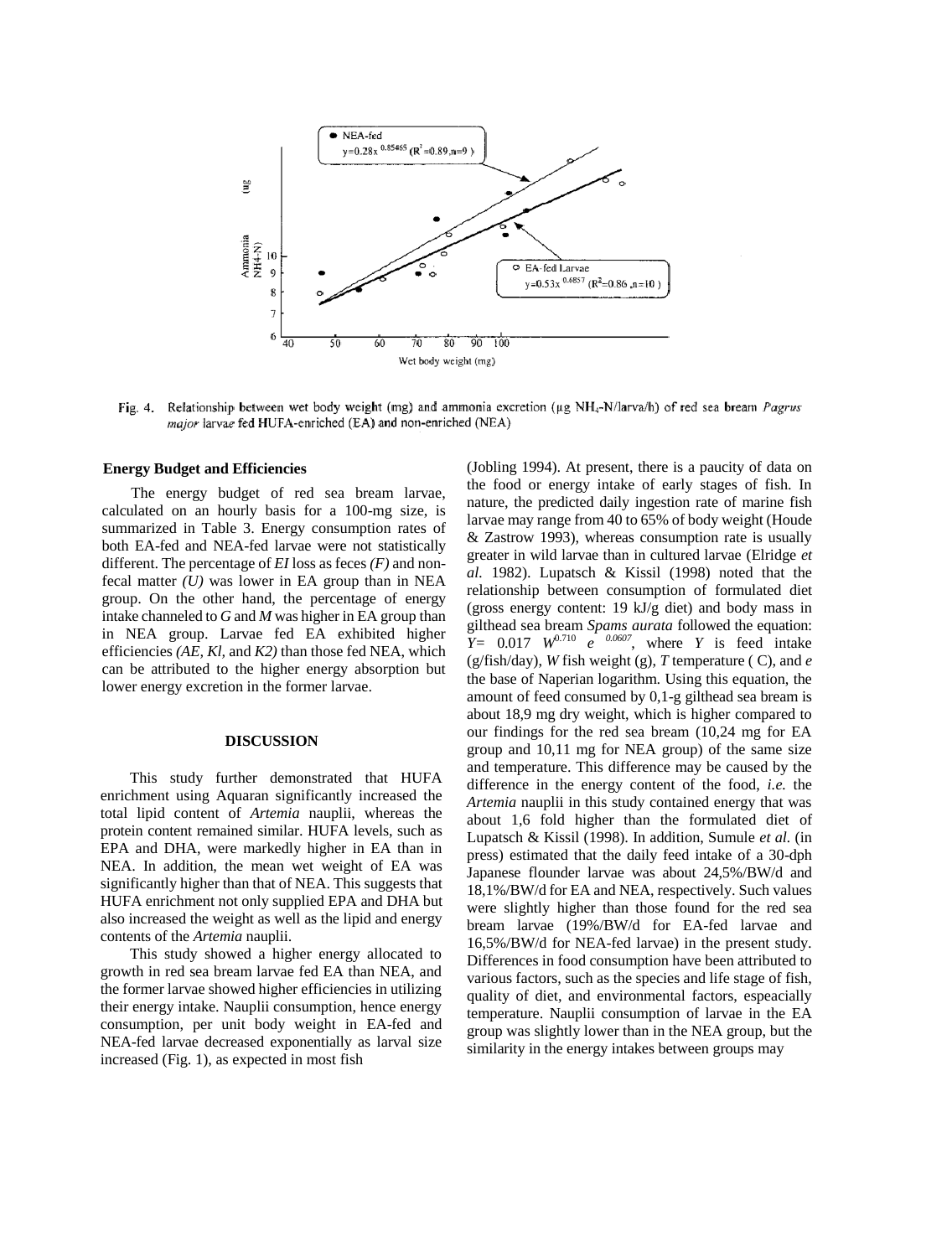indicate that both EA-fed and NEA-fed larvae tend to feed according to their energy requirements.

Slopes (b) of the wet weight (W)-oxygen consumption (OC) relationship in this study were in the range of 0,88-0,90, which is close to the reported values (0,82-0,98) for red sea bream by Oikawa *et al.* (1991) and Imabayashi & Takahashi (1987). Rombough (1983) compiled several *b* values for W-OC relationships in early stages of teleost species, with a range of 0,42-1,31 (mean=0,82). Such range included the *b* value for bay anchovy *Anchoa mitchilli* (0,98), sea bream *Archosargus rhomboidalis* (0.84), and lined sole *Achirus lineatus* (0,94), which are comparable to the values found in the red sea bream larvae in this study.

Clarke & Johnston (1999) also compiled the metabolic equation for the postlarvae of 132 species of telost fish, with a mean *b* value of 0,79, also close to our findings for the red sea bream larvae. So far, however, there is only limited information on the W-OC relationship of fish that distinguished between the routine and post-prandial OC rates of larvae. In our recent report on the W-OC (dry weight basis) of Japanese flounder larvae (Sumule *et al.* in press), slopes of PO and RO (recalculated to wet weight basis) were 0,72 and 0.63 for the EA-fed larvae, whereas 0,78 and 0,77 for the NEA-fed larvae. Such *b* values were markedly lower than those found for the red sea bream larvae in the present study. Our unpublished results on the prawn *Marsupenaeus japonicus* also showed much lower b values for PO and RO, which were equal to 0,67 and 0,66 for the EA group and 0,516 and 0,543 for the NEA group. This indicates that W-OC relationship, as with FI, in marine animals may vary significantly among species.

In this study, the intecept (a) of PO line was significantly higher in EA group than in NEA group, whereas intercepts of the RO lines were similar between groups. Hence, the increment of OC due to feeding, i.e. as HI, was higher in EA-fed larvae than in NEA-fed larvae, amounting to 60,5% in EA group and 21,5% in NEA for a larval size of 100 mg. In other telost fish, HI amounted to about 37,0% in *Chaoborus* larvae (Giguere 1980) and a range of 28,6-83,3% in *Clarias gariepinus*  (Conceicao *et al.* 1998). HI expresses the amount of energy allocated to processing and assimilating of ingested food through the deamination of protein and the transport and deposition of lipids in the body. It is affected by many factors, such as the nutritive value of diet and life stage of fish (Jobling 1985). Jobling (1994) argued that the growth and HI offish are likely interactive (high growth rate is reflected in high HI rate), rather than competitive (high

HI reduces the amount of energy supposedly used for growth). The higher HI in EA group may be partly attributed to the better nutritive value of EA, espeacially the higher HUFA concentration that was directly reflected in the whole body of the EA-fed larvae. The higher OC of the EA-fed larvae in this study may also indicate that the enrichment process affected the metabolism of red sea bream larvae, which led to a higher growth. A similar trend was found in the Japanese flounder larvae (Sumule *et al.* in press) and prawn larvae (unpublished data).

In this study, the  $b$  value of NH<sub>4</sub>-N excretion was significantly higher in NEA-fed larvae than in EA-fed larvae, thus indicating that the EA group excreted lower ammonia than the NEA group. This is possibly related to the lower protein consumption in the EA group than in NEA group (Table 1, Fig. 2), or that the EA group was more efficient in utilizing their protein intake, possibly due to a higher HUFA consumption, as reflected in the K2 values (Table 3).

Gross conversion (Kl) and assimilation (AE) efficiencies where higher in the EA-fed larvae than in the NEA-fed larvae, probably due to a lesser energy loss as feces in the former. Brett & Groves (1979) reported Kl values of 29+6% (mean+SD) in young carnivorous fishes, which were close to the Kl of the NEA-fed larvae (29,1%) but much lower to that of the EA-fed larvae (38,4%) of the red sea bream in this study. Similarly, the slightly higher net conversion efficiency (K2) in the EA group (50,7%) compared to the EA group (46,9%) was possibly caused by the lower energy channeled to M in the former  $(31,1\%)$  than the latter  $(34,5\%)$ . This suggests that the EA containing more HUFA required higher energy for metabolism in the red sea bream larvae. Our estimates of K2 are far higher than the reported values for several teleosts, with an average value of 36% for young fish.

In this study, AE was 70% and 81% in larvae fed EA and NEA, respectively, which are comparable to those found in juvenile and adult fishes ranging 80-90%. In other larval fish, relatively lower *AE* seems typical, as in the lined sole larvae (34-57%). This marked discrepancy may be due to the different development stages of fish. Hence, a comparative analysis of the energy budget of larva! stages of fish, especially just after hatching and metamorphosis, is necessary.

In conclusion, this study demonstrated that HUFA-enrichment of the *Artemia* nauplii increased energy absorption but reduced energy excretion, which improved the efficiency of energy utilization, in red sea bream larvae.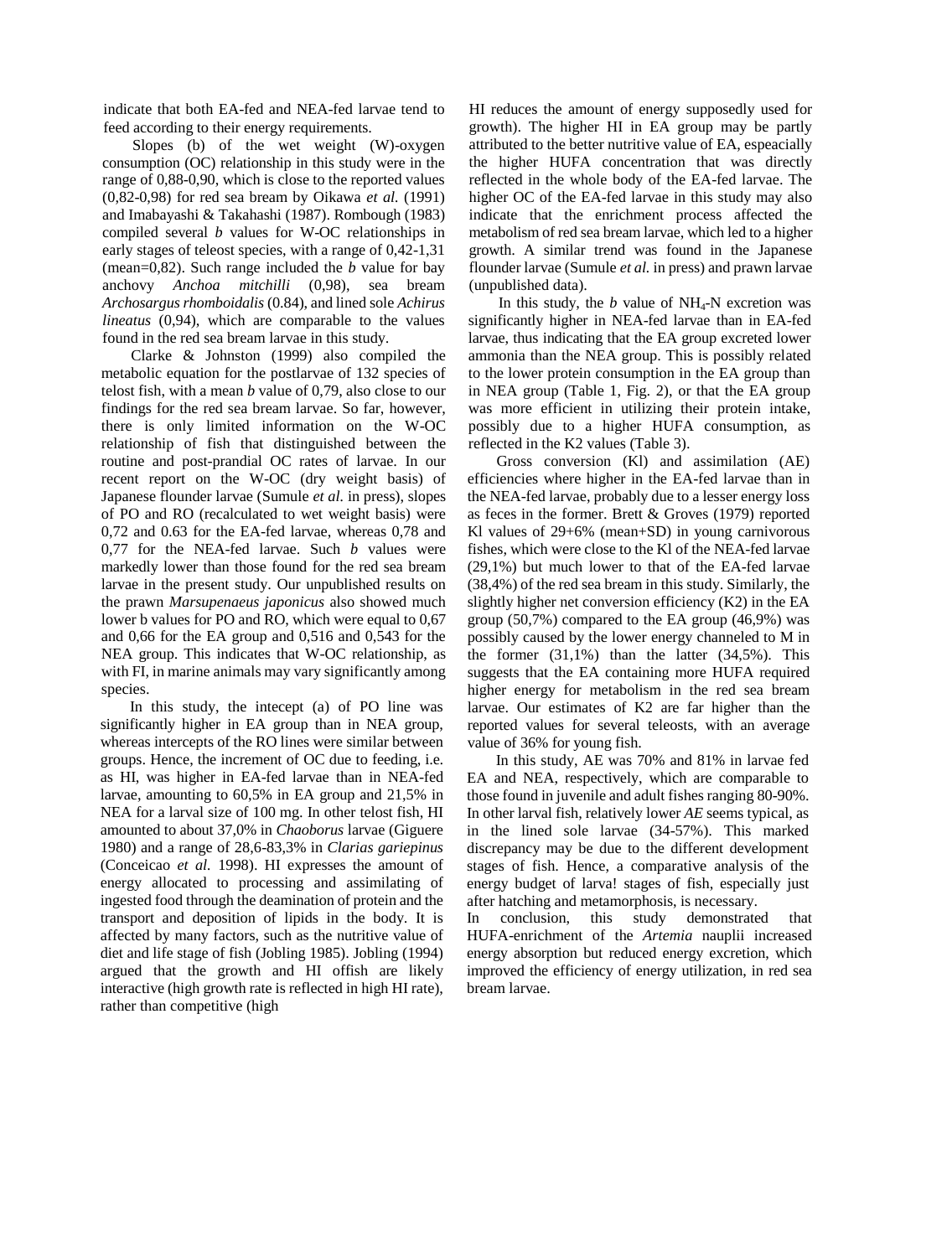| Variable                  | EA          | NEA       |
|---------------------------|-------------|-----------|
| Energy intake (EI)        | 10,5(100,0) | 10,4(100) |
| Feces(F)                  | 2,5(24,2)   | 3,9(37,4) |
| Growth (G)                | 4,0(38,4)   | 3,0(29,1) |
| Metabolism (M)            | 3,6(34,5)   | 3,1(30,1) |
| Routine metabolism (Mr)   | 1,0(9,6)    | 1,0(9,4)  |
| Heat increment (HI)       | 0,6(5,7)    | 0,2(2,0)  |
| Active metabolism (Ma)    | 2,00(19,1)  | 1,9(18,7) |
| Urinary excretion (U)     | 0,3(2,9)    | 0,4(3,3)  |
| Absorption $(A)^2$        | 7,9         | 6,5       |
| Efficiency (%)            |             |           |
| Assimilation $(A/E)^3$    | 75,83       | 62,56     |
| Gross conversion $(K1)^4$ | 38,42       | 29,06     |
| Net conversion $(K2)^5$   | 50,66       | 46,89     |

Table 3. Distribution of energy intake of 100 mg wet weight of red sea bream Pagrus major larvae (Joule/hour) fed HUFA enriched (EA) and non-enriched (NEA) Artemia nauplii<sup>1</sup>.

Values in parenthesis indicate percentage relative to energy intake

Methods of measurement:

EI obtained from power function of the relationship of EI-unit wet weight and than multiply with 100

M and U obtained from power function of each variable at size 100 mg

F the difference between El and summation of GM and U

 $4$ G/EI <sup>5</sup>G/A

## **ACKNOWLEDGMENT**

The author wish to thank Prof Sin-Ichi Teshima and Prof Shunsuke Koshio from Aquatic animal Nutrition Laboratory, Faculty of Fisheries, Kagoshima University-Japan for their insightful comments on the manuscript.

### **REFFERENCES**

- Bligh, E.G. & E.J. Dyer 1959. A rapid method of total lipid extraction and purification. Comparative Biology and Physiology, 37: 911-917.
- Bret, J.R. & T.D.D. Groves. 1979. Physiological energetics, p. 280-352 *In* W.S. Hoar, D.J. Randall & J.R. Brett (Eds.). Fish Physiology. Academic Press, New York.
- Clarke, A. & N.M. Johnston. 1999. Scaling of metabolic rate with body mass and temperature in teleost fish. Journal of Animal Ecology, 68: 689-905.
- Conceicao, L.E.C., Y. Dersjant-Li & J.A.J. Verreth. 1998. Cost of growth in larval and juvenile African catfish *Clarias gariepinus* in relation to growth rate, food intake and oxygen consumption. Aquaculture, 161: 95-106.

Elliot, J. & W. Davison. 1975. Energy equivalents of oxygen consumption in animal energetics. Oecologia, 19: 195-201.

EIridge, M.B., J.A. Whipple & M.J. Bowers. 1982. Bioenergetics and growth of striped bass, *Morone saxitilis,* embryos and larvae. Fisheries Bulletin, 80: 461-74.

Fujii, M., H. Nakayama & Y. Yone. 1976. Effect of omega-3 fatty acids on growth, feed efficiency and fatty acid composition of Red sea bream *(Chrysophrys major).* Reports of the Fisheies Research Laboratory of Kyushu University, 3: 65-86.

Furuita, H., K. Konishi & T. Takeuchi. 1989. Effect of different levels of eicosapentaenoic acid and docosahexaenoic acid in *Artemia* nauplii on growth, survival rate and salinity tolerance of the Japanese flounder, *Paralichthys olivaceus.* Aquaculture, 170: 59-69.

Furuita, H., T. Takeuchi, M. Toyota & T. Watanabe. 1996. EPA and DHA requirement in early juvenile red sea bream using HUFA enriched *Artemia* nauplii. Fisheries Science, 62: 246-251.

<sup>&</sup>lt;sup>2</sup>G+M+U

 $A/EI$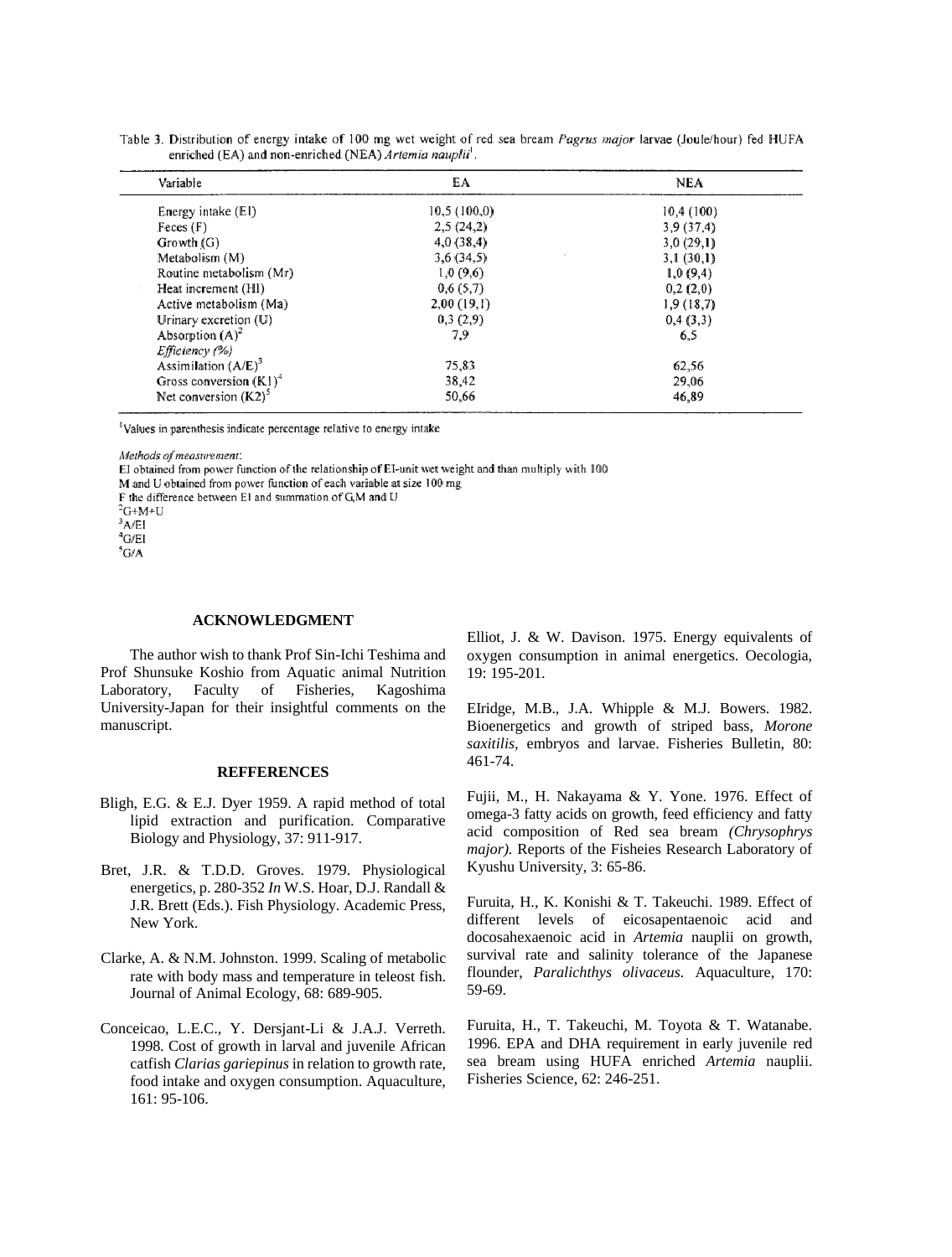- Giguere, A.L. 1980. Metabolic expenditure in *Chaoborus* larvae. Limnology and Oceanography, 25: 922-928.
- Gurr, M.I. & J.L. Harwood. 1991. Lipid Biochemistry. Chapman and Hall, London. 406 pp.
- Han, K., I. Geurden & P. Sorgeloos. 2000. Enrichment strategies for *Artemia* using emulsion providing different levels of n-3 highly unsaturated fatty acids. Aquaculture, 183: 335-347.
- Hossain, M.A. 1988. Nutritive value of fermented and defatted scrap fish meals to red sea bream *Chrysophrys major.* Indian Journal of Fisheries, 35: 156-163.
- Houde, E.D. & C.E. Zastrow. 1993. Ecosytem and taxon-specific dynamics and energetic properties of larval fish assemblages. Bulletin of Marine Science, 53: 290-335.
- Imabayasi, H. & M. Takahashi. 1987. Oxygen consumption of postlarval and juvenile red sea bream, *Pagrus major,* with special reference to group effect. Journal of the Faculty of Applied Biological Science, Hiroshima University, 26: 15-21. (In Japanese).
- Izquierdo, M.S., T. Watanabe, T. Takeuchi, T. Arakawa & C. Kitajima. 1989. Requirement of larval red sea bream, *Pagrus major,* for essential fatty acids. Nippon Suisan Gakkaishi, 55: 859-867.
- Jobling, M. 1985. Growth, p. 213-230, *In* P. Tytter & P. Calow (Eds.). Fish Energetics New Perspectives. Croom Helm, London, UK.
- Jobling, M. 1994. Fish Bioenergetic. Chapman & Hall, London. 309 pp.
- Kanazawa, A. 1985. Essential fatty acid and lipid requirement of fish in nutrition and feeding, p: 281-298. *In* C.B. Cowey, A.M. Mackie & J.G. Bell (Eds.). Nutrition and Feeding in Fish. Academic Press, London, UK.
- Kanazawa, A. 1993. Nutritional mechanisms involved in the occurrence of abnormal pigmentation in hatchery-reared flatfish. Journal of the World Aquaculture Society, 24: 162-166.
- Kanazawa, A., S. Teshima, N. Imatanaka, O. Imada & A. Inoue. 1982. Tissue uptake of radioactive ecosapentaenoic acid in the red sea bream. Bulletin of the Japenese Society of Fisheries Science, 48: 1441-1444.
- Koshio, S. 1985. The effects of eyestalk ablation, diets and environmental factors on growth, survival, and energy utilization of juvenile American lobster, *Homarus americanus,* as applied to aquaculture. Doctoral Dissertation. Dalhousie University, Halifax, Nova, Scotia.
- Lavens, P. & P. Sorgeloos. 2000. The history, present status and prospects of the availability of *Artemia*  cysts for aquaculture. Aquaculture, 181: 397-403.
- Lupatsch, I. & GW. Kissil. 1998. Predicting aquaculture waste from gilthead seabream *{Spams aurata)*  culture using nutritional approach. Aquatic Living Resources, 11: 265-268.
- Meng, L. 1993. Estimating food requirement of striped bass larvae: an energetic approach. Transactions of the American Fisheries Society, 122: 244-251.
- Oikawa, S., Y. Itazawa & M. Gotoh. 1991. Ontogenetic change in the relationship between metabolic rate and body mass in sea bream *Pagrus major*  (Temminck & Schlegel). Journal of Fisheries Biology, 38: 483-496.
- Rombough, P.J. 1988. Respiratory gas exchange, aeroboc metabolism, and effects of hypoxia during early life, p: 59-162, *In* W.S. Hoar & D.J. Randall (Eds.). Fish Physiology, Volume XI : The Physiology of Developing Fish, Part A : Eggs and Larvae. Academic Press, California, USA.
- Steel, R.G.D. & J.H. Torie. 1980. Principles and Procedures of Statistics, a Biometrical Approach. MacGraw-Hill, Kogakusha Ltd., Tokyo, Japan.
- Strickland, J.D.H. & T.R. Parsons. 1979. A practical handbook of sea water analysis. Fisheries Research Board of Canada, 87-90.
- Sumule, O., S. Koshio, S. Teshima & M, Ishikawa. (in press). Energy budget of Japanese flounder, *Paralichthys olivaceus,* larvae fed HUFA-enriched and non enriched *Artemia* nauplii. Aquaculture Research.
- Takeuchi T., Y. Shiina & T. Watanabe. 1992. Suitable levels of n-3 highly unsaturated fatty acids in diet for fingerling of red sea bream. Nippon Suisan Gakkaishi, 58:509-514.
- Teshima, S., A. Kanazawa & H. Okamoto. 1976. Analysis of fatty acids of some crustaceans. Memoirs of the Faculty of Fisheries, Kagoshima University, 25: 41-46.